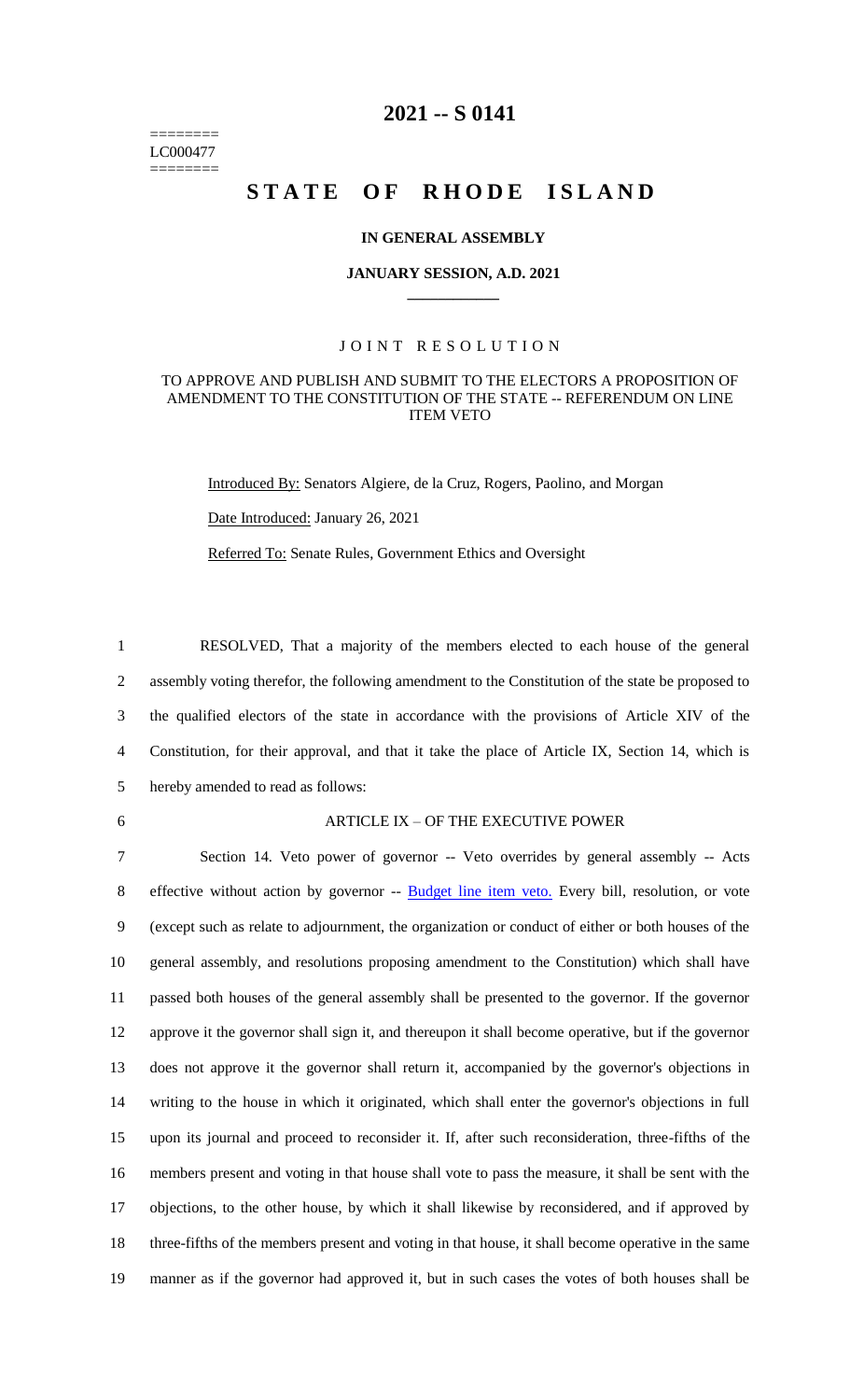determined by ayes and nays and the names of the members voting for and against the measure shall be entered upon the journal of each house, respectively. If the measure shall not be returned by the governor within six days (Sundays excepted) after it shall have been presented to the governor the same shall become operative unless the general assembly, by adjournment, prevents its return, in which case it shall become operative unless transmitted by the governor to the secretary of state, with the governor's disapproval in writing within ten days after such adjournment.

 The governor may reduce or veto any item of appropriation in a bill presented to the governor. Portions of the bill not reduced or vetoed shall become law. An item vetoed or reduced 10 shall be returned to the house in which it originated and may be restored to its original amount 11 and become law in the same manner as a veto override. If a reduced item is not so restored, it

12 shall become law in the reduced amount.

# RESOLVED, That this amendment shall take, in the Constitution of the state, the place of 14 Section 14 of Article IX of the Constitution:

It is further

 RESOLVED, That the said proposition of amendment shall be submitted to the electors for their approval or rejection at the next statewide general election. The voting places in the several cities and towns shall be kept open during the hours required by law for voting therein for general officers of the state; and be it further

- RESOLVED, That the secretary of state shall cause the said proposition of amendment to be published as a part of this resolution in the newspapers of the state prior to the date of the said meetings of the said electors; and the said proposition shall be inserted in the warrants or notices to be issued previous to said meetings of the electors for the purpose of warning the town, ward, or district meetings, and said proposition shall be read by the town, ward, or district meetings to be held as aforesaid; it further
- RESOLVED, That the town, ward, and district meetings to be held aforesaid shall be warned, and the list of voters shall be canvassed and made up, and the said town, ward, and district meetings shall be conducted in the same manner as now provided by law for the town, ward, and district meetings for the election of general officers of the state.

======== LC000477 ========